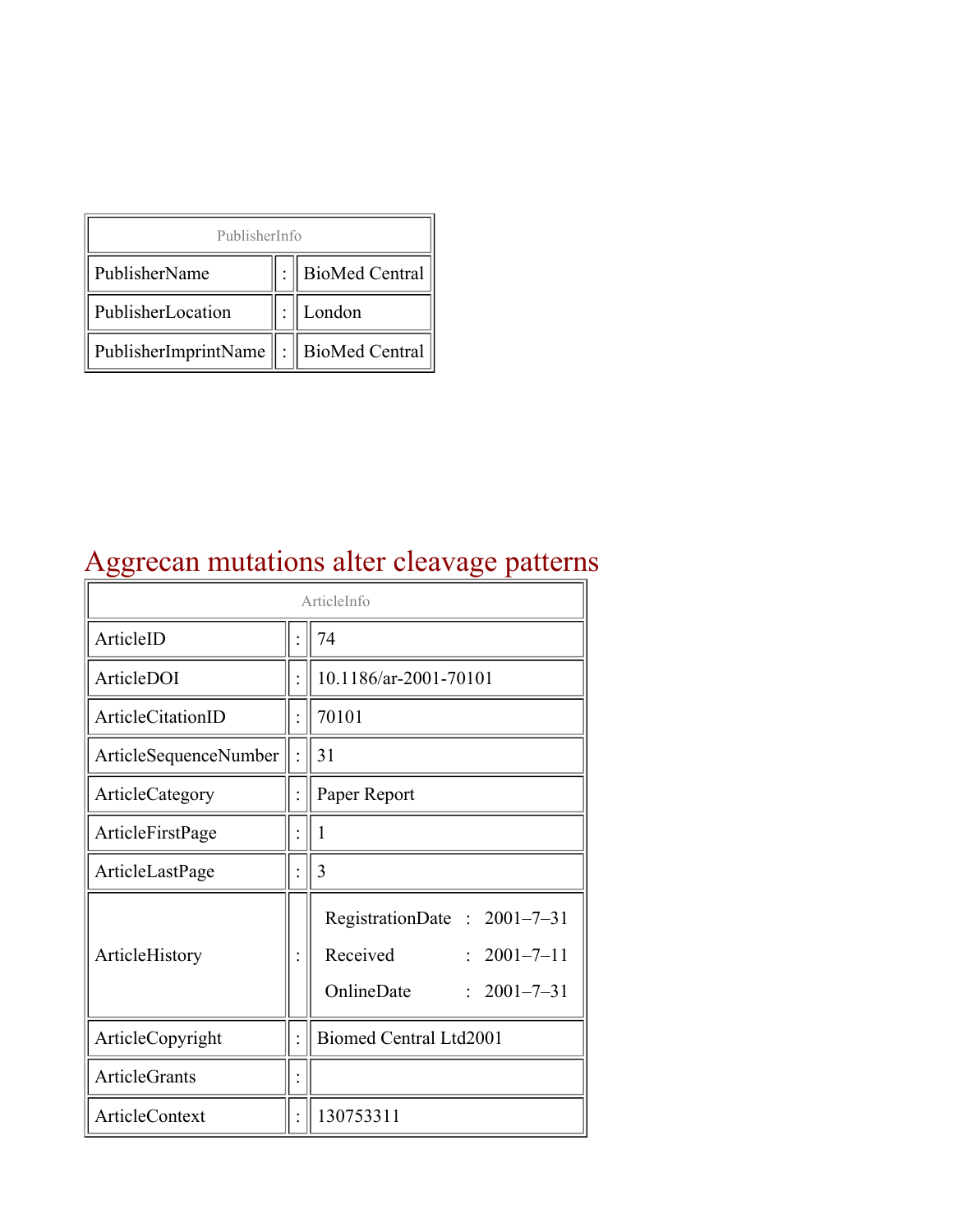Aff1 Imperial College School of Medicine, London, UK

#### Keywords

Aggrecan, aggrecanase, cartilage, interglobular domain, MMPs

### Context

The breakdown of aggrecan, a proteoglycan found in large amounts in articular cartilage, is a characteristic of many joint diseases. The protein core of aggrecan contains three globular domains (termed G1, G2, and G3). Many glycosaminoglycans (e.g. keratan sulphate and chondroitin sulphate) are bound to the aggrecan molecule in between the G2 and G3 domains. The charged matrix thus created draws in water, giving articular cartilage its resilience and load-bearing properties. Cleavage of the aggrecan molecule between the G1 and G2 domains (called the interglobular domain [IGD]) is especially harmful because this allows the entire glycosaminoglycan attachment region to escape from the cartilage matrix. Two types of protease are responsible for IGD cleavage: matrix metalloproteinases (MMPs) and aggrecanases. MMPs cleave aggrecan between residues Asn341 and Phe342 (N341-F342), while aggrecanases cleave between residues Glu373 and Ala374 (E373-A374). Aggrecan products resulting from cleavage at each of these sites have been found in vivo. The aim of this paper is to understand the mechanisms by which MMP and aggrecanase activities could be independent.

# Significant findings

MMPs can cleave the aggrecan IGD at sites other than the major MMP site, N341-F342. However, aggrecanase activity in the IGD appears to be confined to E373-A374. Changing three amino acids at the MMP site of aggrecan cleavage does not appear to affect the activity of aggrecanase. Similarly, a short mutation introduced at the aggrecanase cleavage site does not appear to affect the activity of a wide range of MMPs. Sequential digests demonstrated that MMP13 is able to further degrade aggrecan after aggrecanase cleavage; however, aggrecanase can not further degrade aggrecan after MMP13 cleavage. Aggrecanase activity was inhibited using a 10-mer peptide spanning the N341-F342 MMP site of aggrecan cleavage, supporting the idea that aggrecanase activity may depend on residues in the MMP site of cleavage.